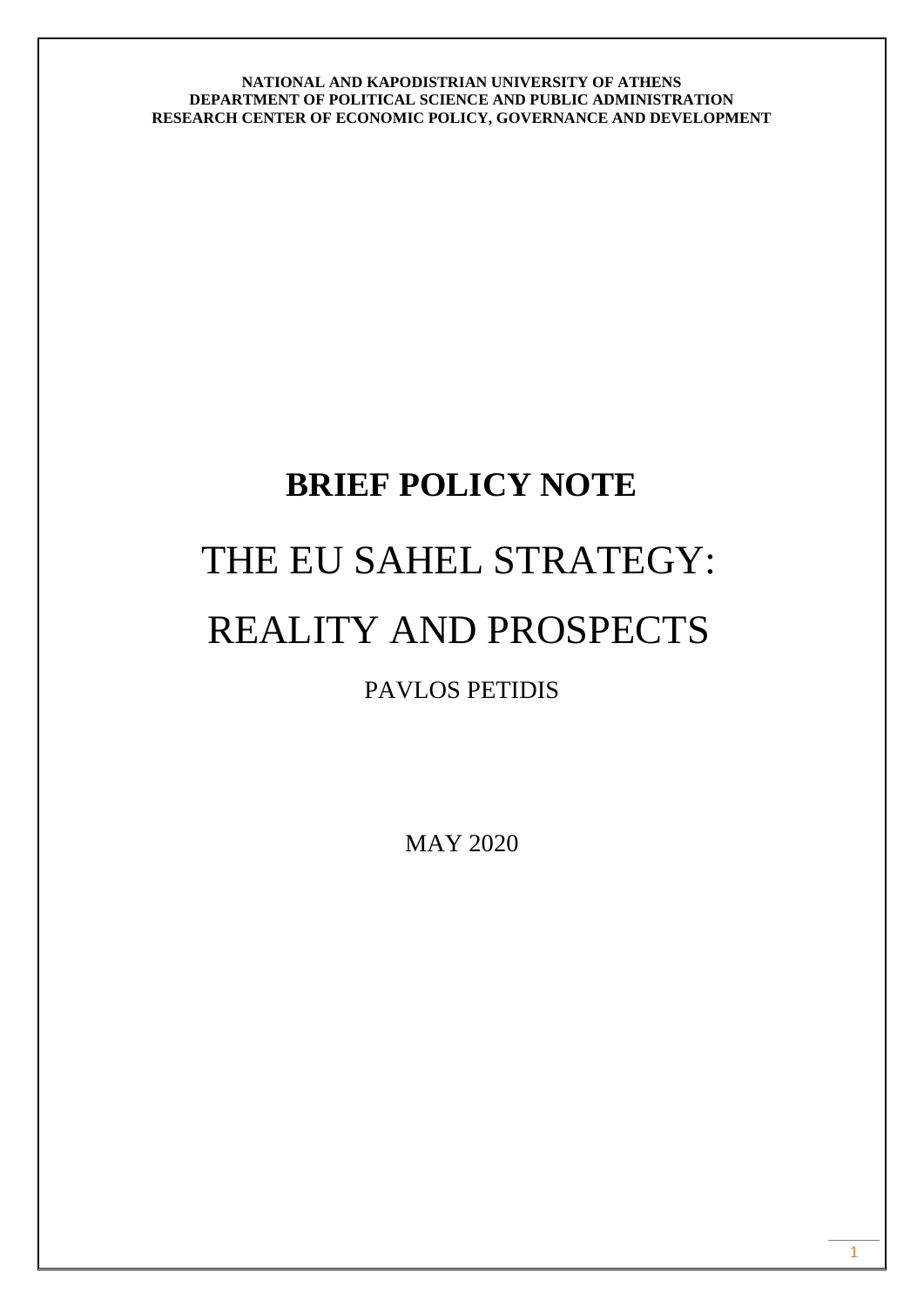# **1. Introduction**

The EU's Sahel policy focuses on Burkina Faso, Chad, Mali, Mauritania, and Niger, as well as the G5 Sahel regional organization. Because of its strategic location between the north African coast and southern Sub-Saharan African countries, the region is a crucial transit hub for migrants and thus a place of great importance to the EU. Furthermore, the Sahel is at the heart of complicated regional security and humanitarian situation, with weak state governance and fragile political systems, particularly in Burkina Faso, Chad, and Mali, exacerbating regional instability<sup>1</sup>. Because of these risks and EU concerns about migration and terrorism, the EU has become more involved in the Sahel since the early 2010s. Its updated Sahel strategy emphasizes the necessity for an integrated approach, moving away from a security-focused approach and focusing more on the political dimension. The 2021 strategy emphasizes government and EU accountability to the Sahelian population and accountability between EU and Sahel partners, particularly on governance and human rights problems<sup>2</sup>.

### **2. A region marked by protracted and complex threats**

The Sahel countries, according to the 2021 Normandy Index, are among the world's most vulnerable to threats, including terrorism, violent conflict, climate change, and state fragility — more so than other Sub-Saharan countries. Since 2011, Islamist violence has increased in the region and communal tensions over land and resources<sup>3</sup>. A severe humanitarian crisis has resulted from displacement, population increase, and food scarcity. Meanwhile, poor state structures and a lack of government legitimacy thwart efforts to address threats to peace and security: recent transitional difficulties in Chad, a coup in Mali, and fatal attacks in Burkina Faso all highlight the Sahel's precarious political landscape.

The Sahel region is known for its persistent insecurity, which is exacerbated by the presence of jihadists and other armed organizations. Ansar al-Dine, a jihadist organization, mobilized in 2012 to help the Tuareg rebellion in northern Mali, commanded by the National Movement for the Liberation of Azawad (MNLA). While this alliance later disintegrated, the operations of these groups resulted in the formation and proliferation of other armed factions in the region, which continue to represent a threat to this day. The Malian government requested military assistance from the French military in response to the insurgency, which pushed the rebellion back under 'Operation Serval' (January 2013–July 2014), creating a long-term reliance on

<sup>1</sup> European Commission, 2021

<sup>2</sup> Pérouse De Montclos, 2021

<sup>3</sup> Lounnas, 2018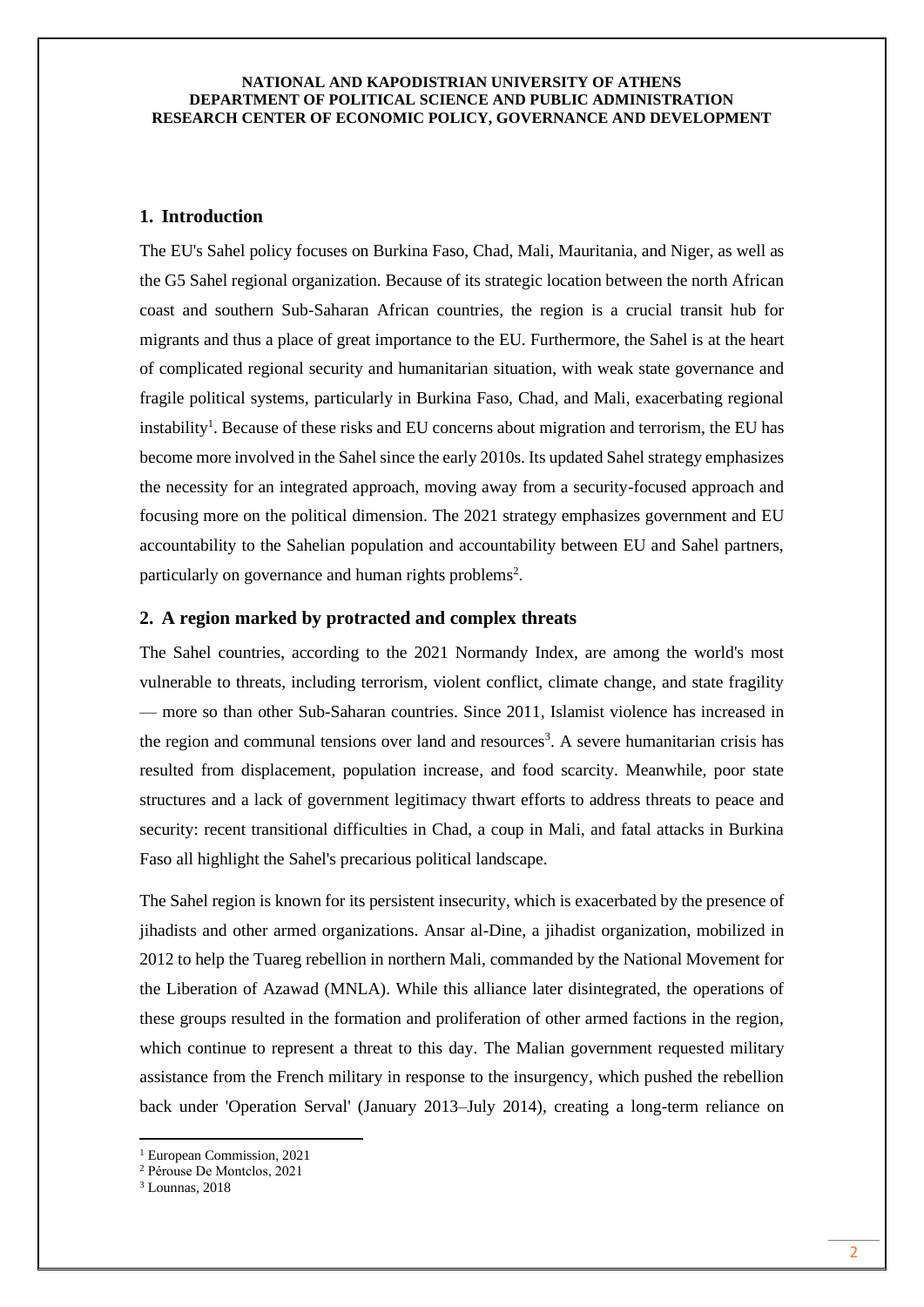foreign armed forces. The Sahel countries have seen a dramatic upsurge in violence in the last year, with about 6 500 persons killed in Burkina Faso, Mali, and Niger in 2020<sup>4</sup>. Boko Haram (also known as Islamic State West Africa Province) is a jihadist terrorist organization that operates mainly in the Lake Chad region, with other jihadist groups operating in Burkina Faso, Mali, and Niger. Niger's most significant terrorist assaults occurred in January and March 2021, with 100 and 137 civilians killed in the Tillabéri and Tahoua areas near the Malian border. The Global Terrorism Index continues to place Sahel countries at the top. Meanwhile, Islamists are suspected of developing connections with criminal gangs involved in kidnappings and ambushes in the Sahel, potentially expanding their territorial impact.

Jihadist brutality is not the only sort of violence wreaking havoc in the Sahel. Since 2015, intracommunal and intercommunal disputes over land and resources have grown in Central Mali, spreading to Burkina Faso and Niger sections. The Sahel's regional, cross-border nature makes the conflict all the more difficult. Indeed, the Sahel's most insecure regions, Lake Chad and Liptako-Gourma, are located in the Burkina Faso-Mali-Niger and Chad-Niger-Nigeria triborder zones, respectively. The possibility of violence spreading beyond the Sahel, particularly to the Gulf of Guinea, has prompted the EU to launch a new and more comprehensive policy in the Sahel, considering the larger regional context.

# **3. Compounding humanitarian and security threats a. Climate change, land degradation, and resource scarcity**

The Sahel is experiencing climate-related severe vulnerabilities amid this ongoing security crisis. According to the Notre Dame Vulnerability Index, Sahel countries are among the most susceptible and poorly prepared to deal with the effects of climate change in the world: Niger ranks 180th, Chad 179th, Mali 174th, Burkina Faso 160th, and Mauritania 151st out of 181 countries studied. The Sahel is experiencing rising temperatures, increased drought exposure, and dwindling water supplies. Climate change has exacerbated competition for resources and land in the region, leading to tensions and violent confrontations, particularly between farmers and herders. Some studies, however, advise against linking climate change to violence in the Sahel, particularly armed group activity<sup>5</sup>. Such approaches are frequently based on ambiguous data and can lead to ineffective responses to the dual dangers of war and climate change. Rapid population growth exacerbates resource scarcity, while analysts may underestimate land degradation due to ill-managed practices and overexploitation.

<sup>4</sup> Goxho, 2021

<sup>5</sup> Venturi, 2020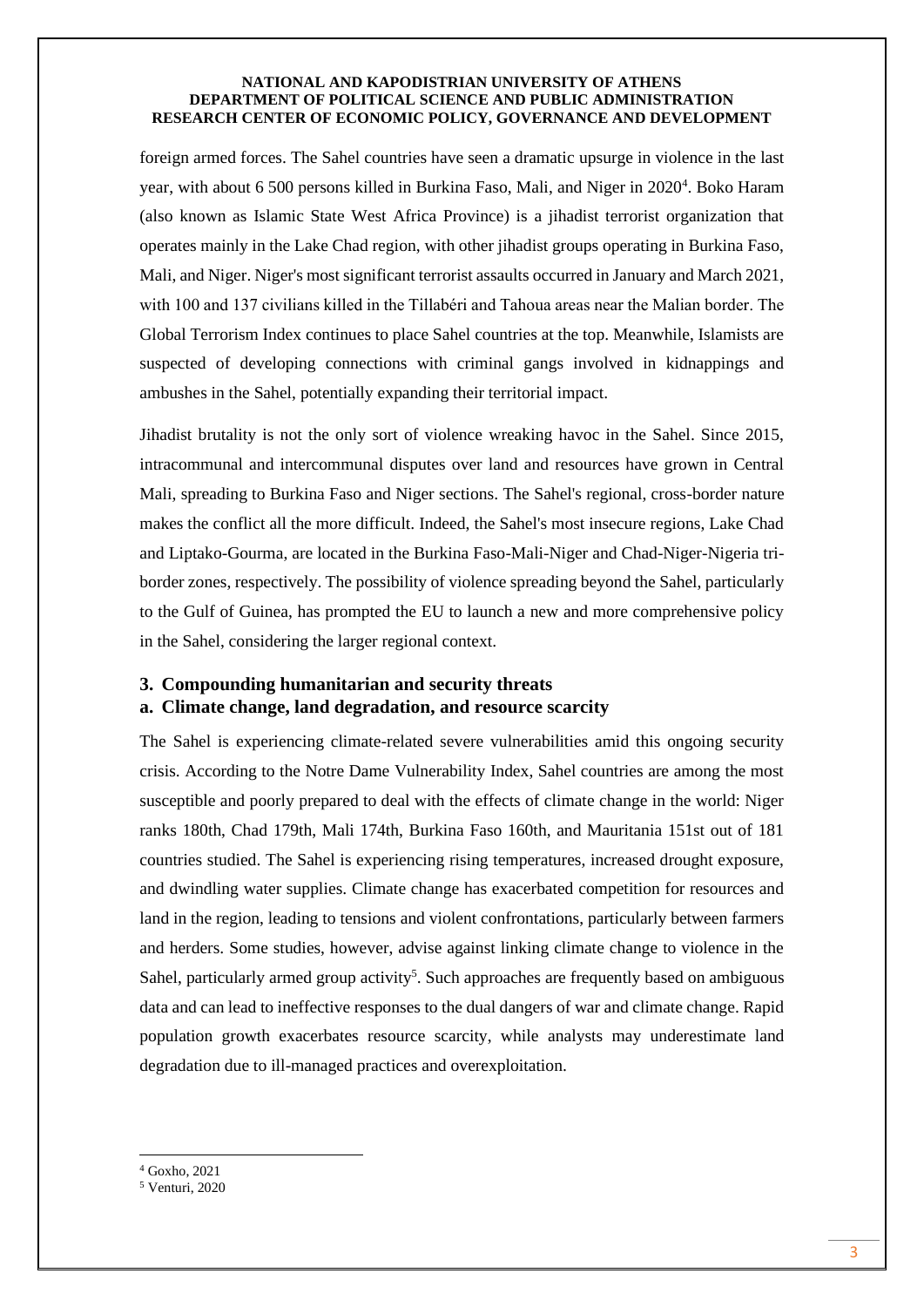# **b. Demographics, displacement, and food insecurity**

In addition to insecurity and climate change, the demography of the Sahel countries adds to the region's instability. High fertility rates and lower mortality rates have resulted in rapid population expansion, which is predicted to continue for 30 years<sup>6</sup>. This tendency, combined with growing scarcity and unequal resource distribution, has resulted in significant food insecurity, with 8.7 million people in the Sahel predicted to face famine or crisis between June and August 2021. Internal displacement triggered by terrorist and intercommunal violence exacerbates resources and humanitarian assistance competition. In the Sahel, there are already approximately 2 million internally displaced people, with the number anticipated to rise in the following years. Overcrowding, food shortages, and displacement have combined to create a complex regional humanitarian catastrophe that national governments cannot manage without international assistance<sup>7</sup>. Meanwhile, the Covid-19 outbreak has worsened humanitarian needs, mainly health services, and mobility limitations have made delivering aid to isolated locations more challenging.

## **c. Fragile states: Human rights, the rule of law, and state legitimacy**

The lack of secure and legal political structures and unequal social relations within the Sahel countries make regional stability even more difficult. Recent political developments have revealed the Sahel's central governments' fragility and lack of democratic governance. The interim government has promised to organize democratic elections in February 2022, following the successful military coup against Malian President Keta in August 2020. Despite heavy condemnation from international actors, army colonel Assimi Gota dismissed and removed interim President Bah N'Daw and Vice-President Moctar Ouane in May 2021. President Idriss Déby died unexpectedly in April 2021, prompting an interim military council led by his son, Abdelkrim Idriss Déby, a Chadian military general. The Council has promised to hold elections within 18 months, but authorities are forcefully suppressing anti-military protests at the same time. These occurrences suggest a rise in the militarization of the highest levels of government in the region, a move away from democratic governance. These changes may substantially impact the G5 Sahel countries' shaky military cooperation.

Meanwhile, security and defense forces in the Sahel have been accused of abusing civilians during counter-terrorism operations and other types of interventions. Burkina Faso, Mali, and Niger government security personnel have been accused of extensive arbitrary murders of suspected terrorists and civilians alike. Furthermore, recent attacks against civilians in Burkina

<sup>6</sup> Ioannides, 2020

<sup>7</sup> Ioannides, 2020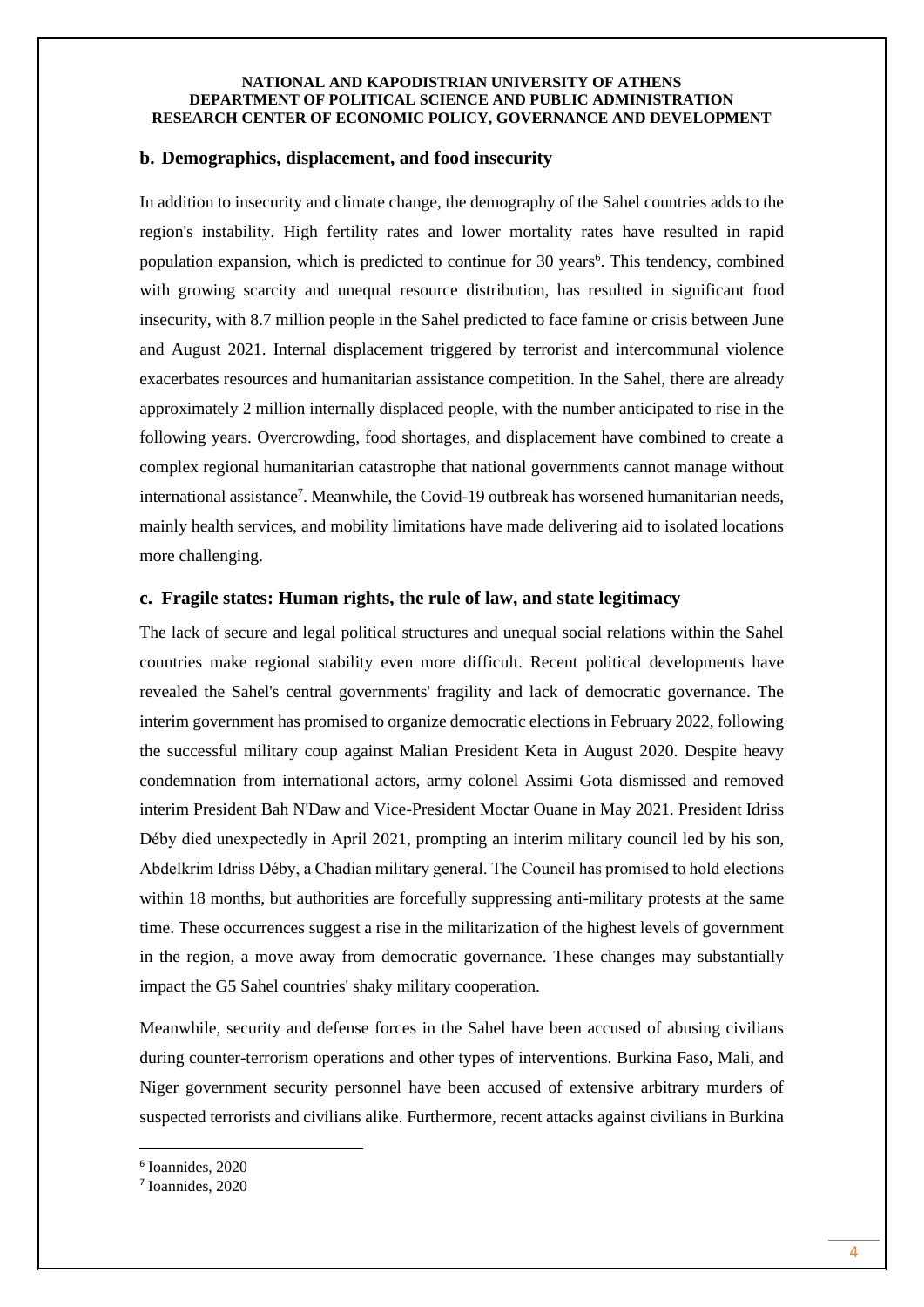Faso raise concerns about using civilian volunteers as armed forces surrogates. During counterterrorism operations, the Multinational Joint Task Force to Fight Boko Haram (MNJTF) is also suspected of carrying out unlawful executions. National governments' vulnerability, along with their poor human rights records, has harmed their legitimacy in the eyes of their people. In addition, persistent societal inequities exacerbate instability. According to experts, government legitimacy must be improved through increased openness and accountability to address the region's long-standing security and humanitarian concerns.

# **4. Overview of the integrated strategy**

Terrorist and intercommunal violence and political turmoil persist despite significant military deployment, development cooperation, and humanitarian aid, implying that the EU Sahel policy has had less than the expected impact on the region's security situation. As a result, the new EU integrated strategy for the Sahel, which the Council approved in April 2021, aims to emphasize state governance<sup>8</sup>. This new priority includes establishing state legitimacy through security sector reform, addressing human rights issues, and focusing on long-term development with civil society and local governments.

## *Previous strategy for the Sahel*

International entities, including the EU, have made significant investments in the Sahel, particularly since the early 2010s, in security, humanitarian aid, and development. Indeed, the EU's involvement in the region is a strategic priority, not least because it wants to curb and regulate migrant flows from the African continent while also assisting in the reduction of terrorist activity. In March 2011, the Council established the first EU strategy for the Sahel in response to irregular migration and terrorism risks. The European Sahel Security and Development Strategy aimed to boost regional security while supporting development in Sahel countries. It specified steps to be taken in the areas of (i) development, good governance, and international conflict resolution; (ii) politics and diplomacy; (iii) security and the rule of law; and (iv) the battle against extremist violence and radicalization<sup>9</sup>. Following the G5 Sahel collaboration in February 2014, the plan was expanded in March 2014 to include Burkina Faso and Chad, bringing the total number of G5 Sahel countries to five<sup>10</sup>. In April 2015, the Foreign Affairs Council approved the Sahel regional action plan for 2015-2020 as the strategy's implementation framework, bolstering the strategy's security component<sup>11</sup>. However, there is universal consensus that the security-focused approach failed to produce the desired results

<sup>8</sup> Council of the EU, 2021

<sup>9</sup> Venturi, 2019

<sup>10</sup> Venturi, 2020

<sup>11</sup> Pichon, 2020b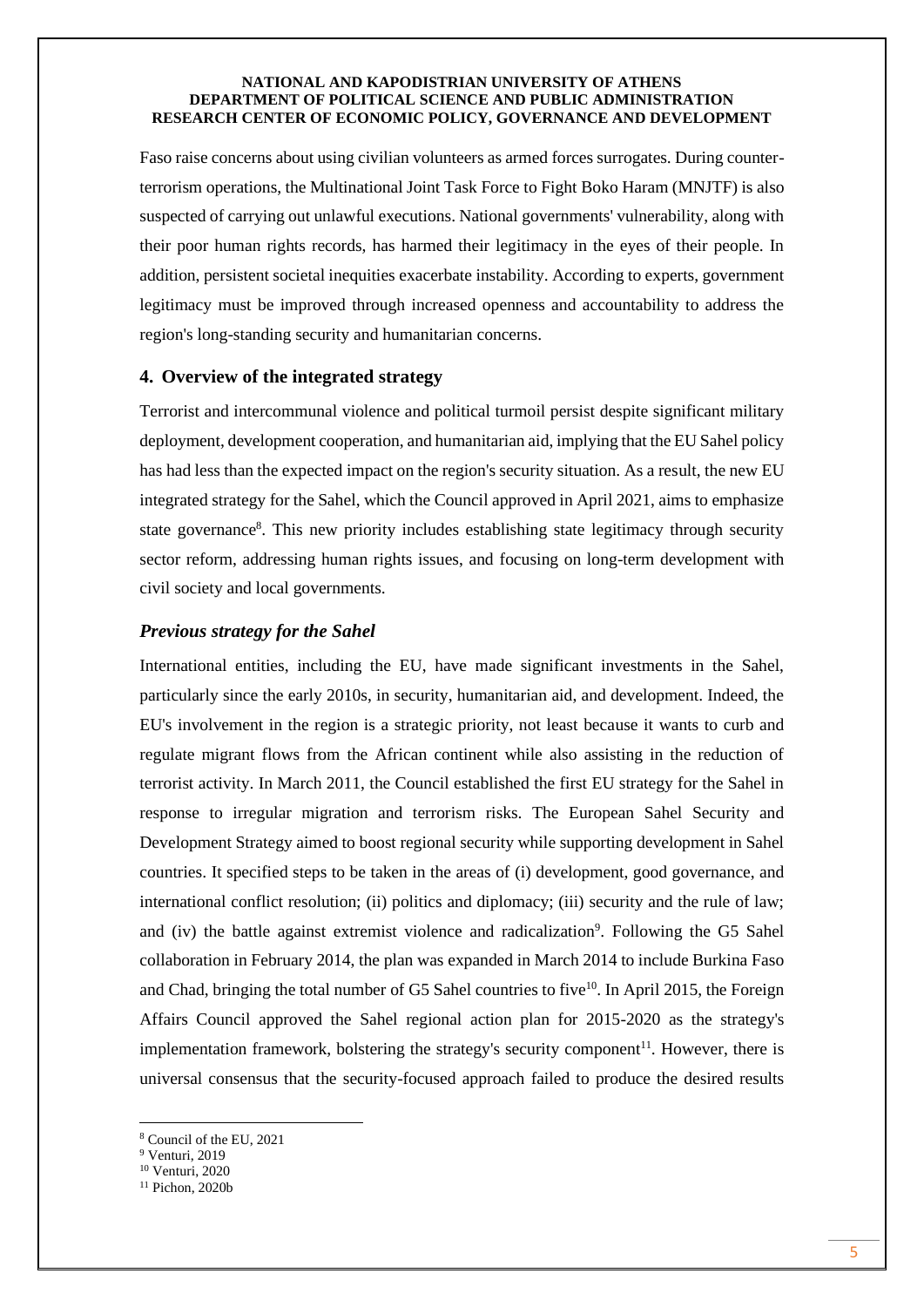since regional terrorist groups continue to operate and grow in the region, even threatening to expand farther into the Gulf of Guinea.

Analysts argue that the failure to eradicate terrorism is due to a lack of governmental legitimacy and control over Sahel territory. At the same time, poverty and a lack of economic possibilities have also been linked to increased radicalization and terrorist recruitment in some places. In some locations, human rights violations by state security and defense forces have escalated public hatred of government authorities. Persistent insecurity has hampered progress in the Sahel region's development and governance sectors, forcing the EU to modify its approach to the Sahel conflict.

# **New strategic priorities**

# *Promoting better governance*

The new EU policy emphasizes the need for a more comprehensive approach focused on strengthening governance in light of the increasingly complex threats in the Sahel. This entails promoting greater openness and accountability in Sahel countries to address human rights, the rule of law, and democratic governance challenges. The EU policy also emphasizes the importance of expanding state presence and services by assisting in deploying state structures and the delivery of essential public services. Security sector reform is likewise a top objective, focusing on improving human rights and decreasing impunity in military and security circles. As a result, the Sahel approach strives to increase state legitimacy by ensuring that nations follow through on their promises to the people and hold government actors accountable.

According to the strategy, this is a "civilian and political leap forward," according to the Sahel Coalition's aims, which were determined during the N'Djamena summit in February 2021. This entails deploying both short- and long-term security solutions that support long-term economic, social, and environmental growth $12$ . Despite its strong focus on governance and long-term development, the new plan also addresses migration, a critical problem in EU foreign policy in the region. The document takes an incentive-based approach to the issue, stating that it wants to "continue to foster fruitful cooperation on migration" with Sahel states, but it doesn't detail what such cooperation will include.

# *Humanitarian, development, and peacebuilding efforts*

Along with security and governance aid, the EU has promised development assistance to the Sahel region, focusing on combating climate change's effects. The EU will safeguard natural habitats, conserve biodiversity, battle desertification, and improve population resilience. To

<sup>12</sup> Alliance Sahel, 2021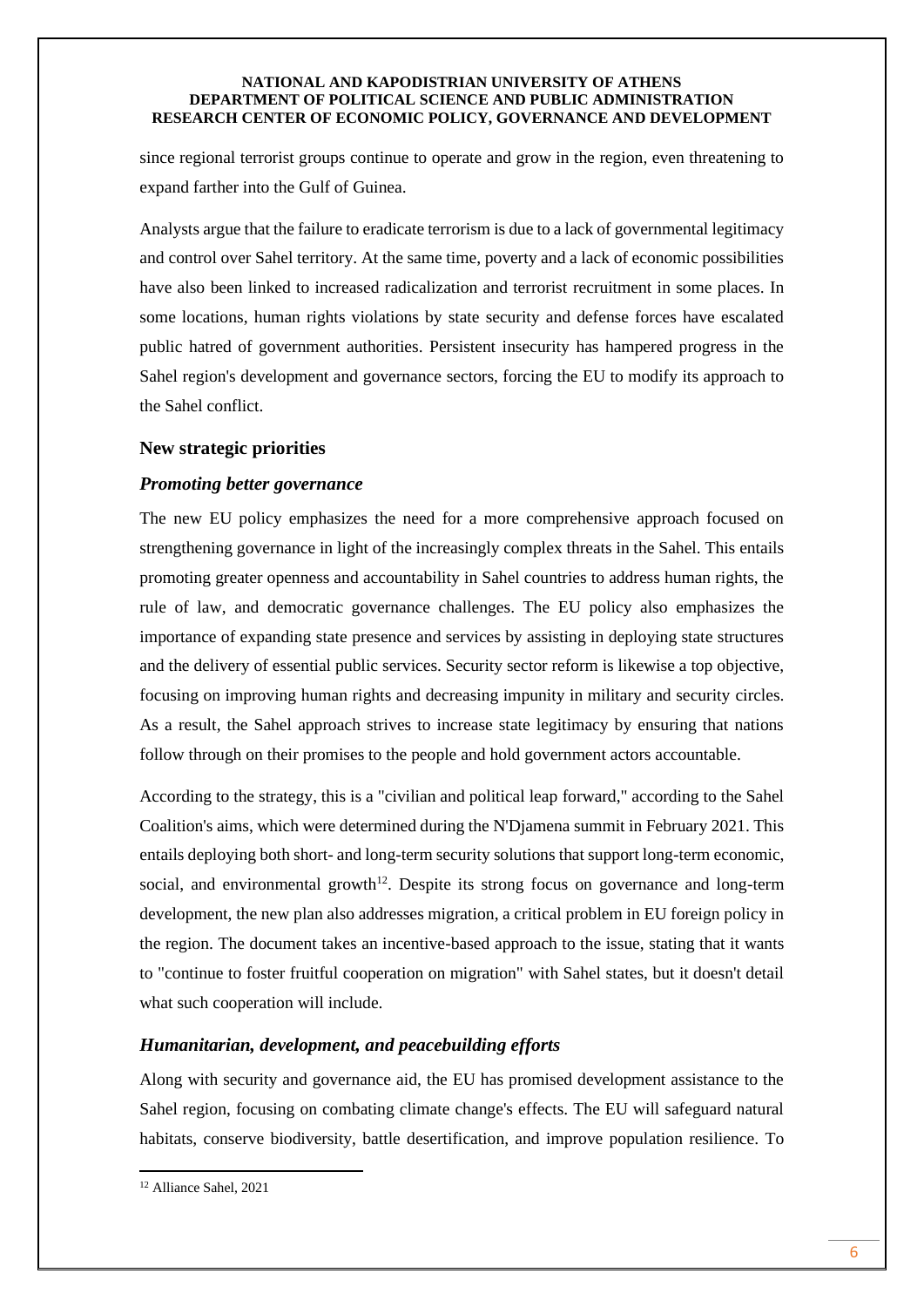mitigate the adverse economic effects of climate change and environmental degradation, this will also entail addressing security issues and improving job prospects. Furthermore, development assistance will be used to encourage sustainable agriculture techniques and aid in reducing food and water insecurity to meet the Sahel's increasing struggle for land and resources. Young people will also become a focal point for development aid, which will be diverted to education, employment, and political involvement.

Furthermore, the EU will continue to offer humanitarian aid to Sahel nations, focusing on meeting the expanding needs of displaced and conflict-affected peoples. Protecting people in crisis, providing unhindered humanitarian access, and improving civil-military collaboration have focused on EU initiatives. The EU will assist initiatives to promote peace through mediation and peacebuilding that address both the immediate and root causes of conflict and insecurity. The most susceptible Sahel regions will be targeted, such as Lake Chad and Liptako-Gourma. An overriding goal of EU intervention in the Sahel will be to link humanitarian help, support for sustainable development, and support for peace.

## *A comprehensive approach to a complex region*

The new Sahel strategy emphasizes the importance of taking a more holistic and local approach to combating regional instability. While the strategy's primary geographical focus remains the G5 Sahel countries, it also considers the growing nature of regional concerns such as terrorism and population displacement. When supporting Sahel stabilization processes, the more prominent regional environment, including developments in the Gulf of Guinea and Libya, will be considered. The EU recognizes that the persistence of regional insecurity is primarily due to factors outside of the Sahel<sup>13</sup>. Aside from its broader global scope, the new approach aims to promote customized responses at regional, national, and local levels, considering specific requirements and situations. The approach also calls for consultation with a broader spectrum of stakeholders, including local and decentralized governments and national civil society organizations<sup>14</sup>. However, the instruments utilized to carry out this action have yet to be made public.

## **5. Actions, stakeholders, and partnerships**

# *Field action and collaboration*

On the ground, EU assistance to the G5 Sahel countries takes various forms, both military and civilian. The civilian capacity-building operations EUCAP Sahel Niger (2012-2022) and

<sup>13</sup> Pichon, 2020a

<sup>14</sup> Venturi & Barana, 2021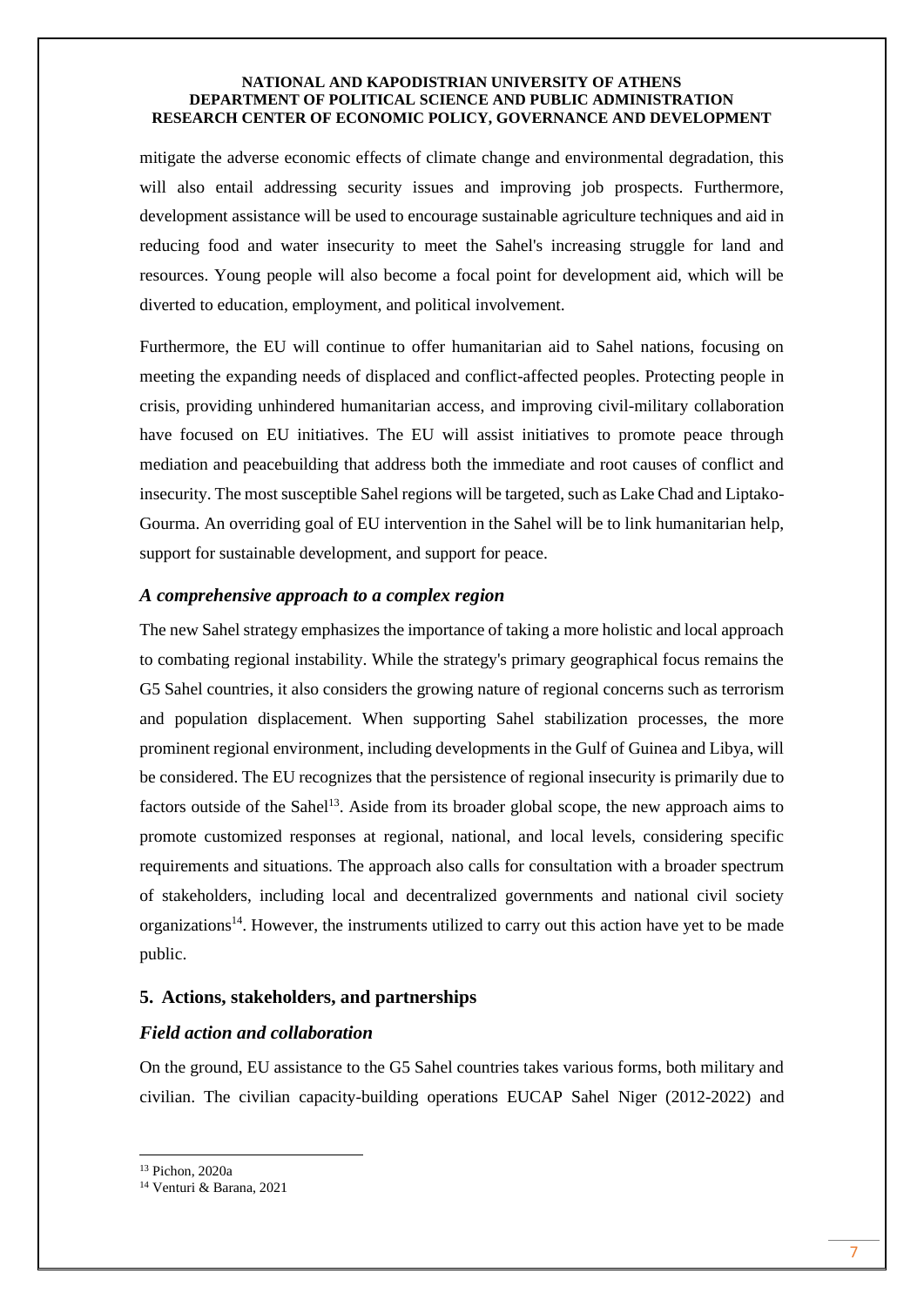EUCAP Sahel Mali (2013-2023), and the military training mission EUTM Mali have been deployed the EU on the ground in the Sahel<sup>15</sup>. EUTM Mali – which also has a regional mandate – was given a four-year extension by the Council in 2020, bringing the total number of ground employees to 1200. Following the August 2020 military coup, EUTM Mali and EUCAP Sahel Mali were temporarily suspended, but they resumed operations in November 2020. The EU has also established a regional advisory coordination cell (RACC), a network of European experts assisting the G5 Sahel countries in security and defense cooperation. Individual EU member states also provide military assistance. Since 2012, France has had a substantial military presence in the region. With about 5100 troops deployed in the region, the French armed forces are conducting Operation Barkhane. However, in June 2021, French President Emmanuel Macron declared that France would withdraw from the region while remaining committed, mainly through Takuba, a task force established in 2020 by the several EU Member States to combat terrorism Liptako-Gourma region.

Joint task forces such as the G5 Sahel Joint Force, the Multinational Joint Task Force to Combat Boko Haram (MNJTF), and the UN peacekeeping mission in Mali (Minusma) are also supported by the Member States. At the G5 summit in Pau (France) in January 2020, Macron and the G5 heads of state launched the Coalition for the Sahel, which will serve as an umbrella for several initiatives in the areas of (i) counter-terrorism, (ii) military capacity building, (iii) support for the re-establishment of state structures and services, and  $(iv)$  development aid<sup>16</sup>. France and Germany established the Partnership for Security and Stability in the Sahel (P3S) in 2019 to broaden the geographical scope of cross-border counter-terrorism actions beyond the G5 countries<sup>17</sup>. In 2020, the Coalition for the Sahel incorporated this effort. Aside from military assistance, the EU has pledged  $\epsilon$ 2.6 billion in development aid to the Sahel countries through the Sahel Alliance. For 2020-2022, this money will support 85 current development initiatives in sectors like agriculture, essential public services, and governance. Furthermore, the EU will continue to mobilize electoral observation missions in Sahel countries to promote and monitor national elections.

# *EU institutions*

EU missions in G5 countries serve as a conduit between field operations and EU headquarters, particularly the European External Action Service (EEAS). To coordinate EU humanitarian response, development, trade cooperation, and military deployments, delegates transmit needs and dangers on the ground to headquarters and confer with local and state authorities. These

<sup>15</sup> Venturi, 2019

<sup>16</sup> French Ministry of Foreign Affairs, 2020

<sup>17</sup> Pichon, 2020b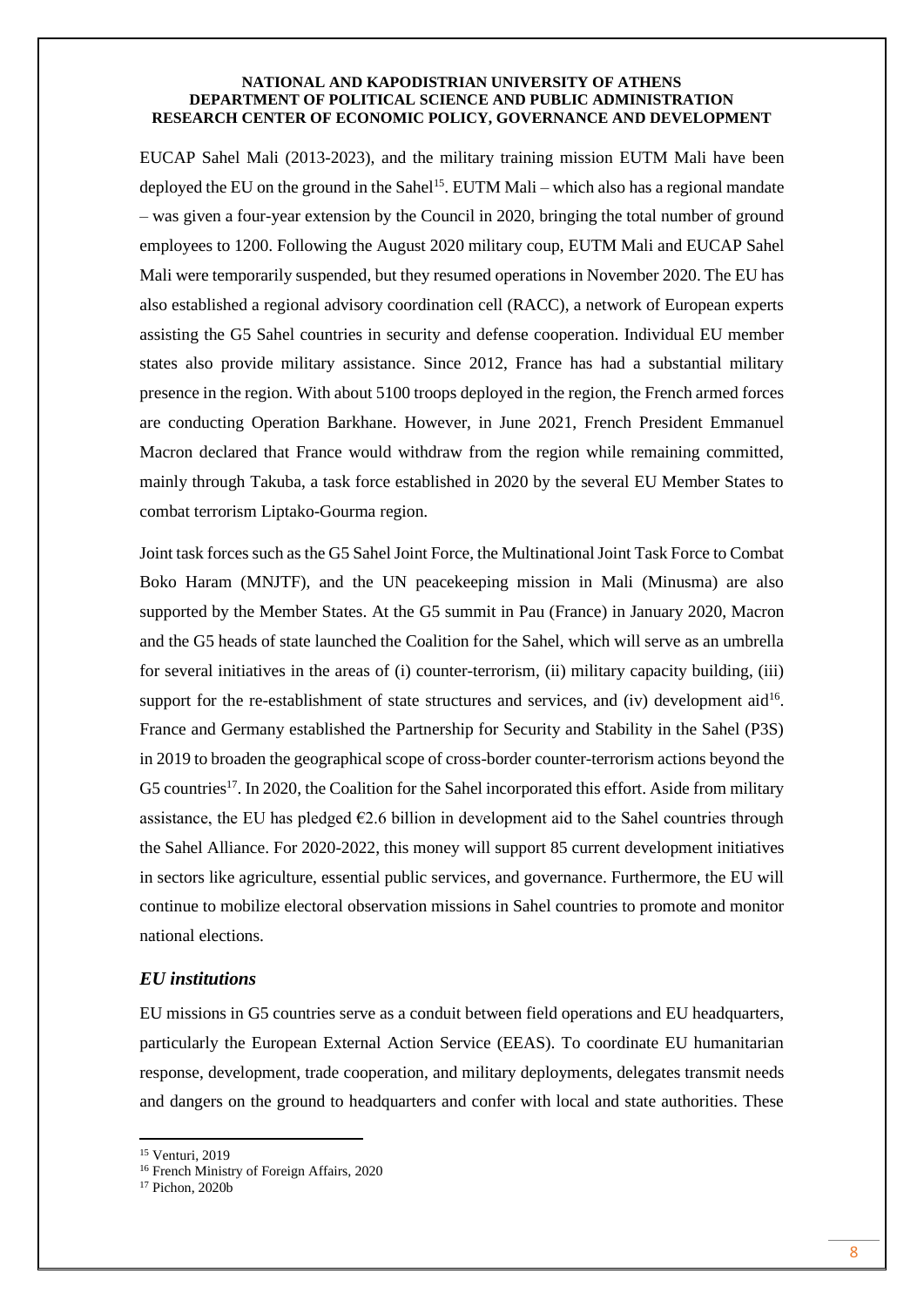processes are also heavily involving diplomatic delegations from EU member states. The EEAS Sahel Task Force, at the institutional level, coordinates the work of the relevant EEAS departments, as well as the European Commission's Directorate-General for International Partnerships (DG INTPA), Directorate-General for European Civil Protection and Humanitarian Aid (DG ECHO), Directorate-General for Migration and Home Affairs (DG HOME), and the Service Department for Foreign Policy Instruments (FPI). The task force includes the EU Counter-Terrorism Coordinator. Emanuela Del Re, the EU Special Representative for the Sahel, was appointed in June 2021 to oversee EU efforts in the Sahel, working with EU delegations, missions, and regional authorities in the G5 Sahel nations.

# *Financing*

While the strategy's implementation is still being debated, it will be supported by two primary financing sources. Part of the 2021-2017 multiannual financial framework (MFF), the Neighbourhood, Development and International Cooperation Instrument (Global Europe Instrument) has allocated up to  $\epsilon$ 29 181 million (in current prices) to sub-Saharan Africa;  $\epsilon$ 6 358 million for the instrument's thematic component dedicated to (i) human rights and democracy, (ii) civil society, (iii) stability and peace, (iv) global challenges such as health, education, and migration;  $\epsilon$ 9 534 million for the 'emerging challenges and priorities cushion' and €3 182 million for the rapid response component dedicated notably to 'contribute to stability and conflict prevention in situations of urgency, in emerging crisis, in crisis and post-crisis situations,' 'to strengthening the resilience of states, societies, communities and individuals, and to link humanitarian aid and development activities. All of those elements may benefit the Sahel approach, but the breakdown was not accessible at the time of publication. The European Peace Facility (EPF), which took effect on March 22, 2021, could provide an alternative financing source for the Sahel strategy's military components. The EPF is an off-budget fund financed by annual contributions from the Member States, up to a maximum of  $\epsilon$ 5 700 million (in current prices) for the period 2021-2027 that will function as a fund for CFSP external activity with military and defense implications.The facility aims to improve the EU's ability to respond quickly to crises and give long-term capacity-building assistance to EU partners like the Sahel countries. For the first time in EU history, the EPF will allow the EU to supply military equipment to partners outside the EU budget.

# **6. Outlook**

### *Navigating additional EU-Africa frameworks*

The new Sahel integrated strategy is part of a larger picture of several different EU frameworks. To begin, the proposal for a comprehensive strategy with Africa in 2021 includes critical topics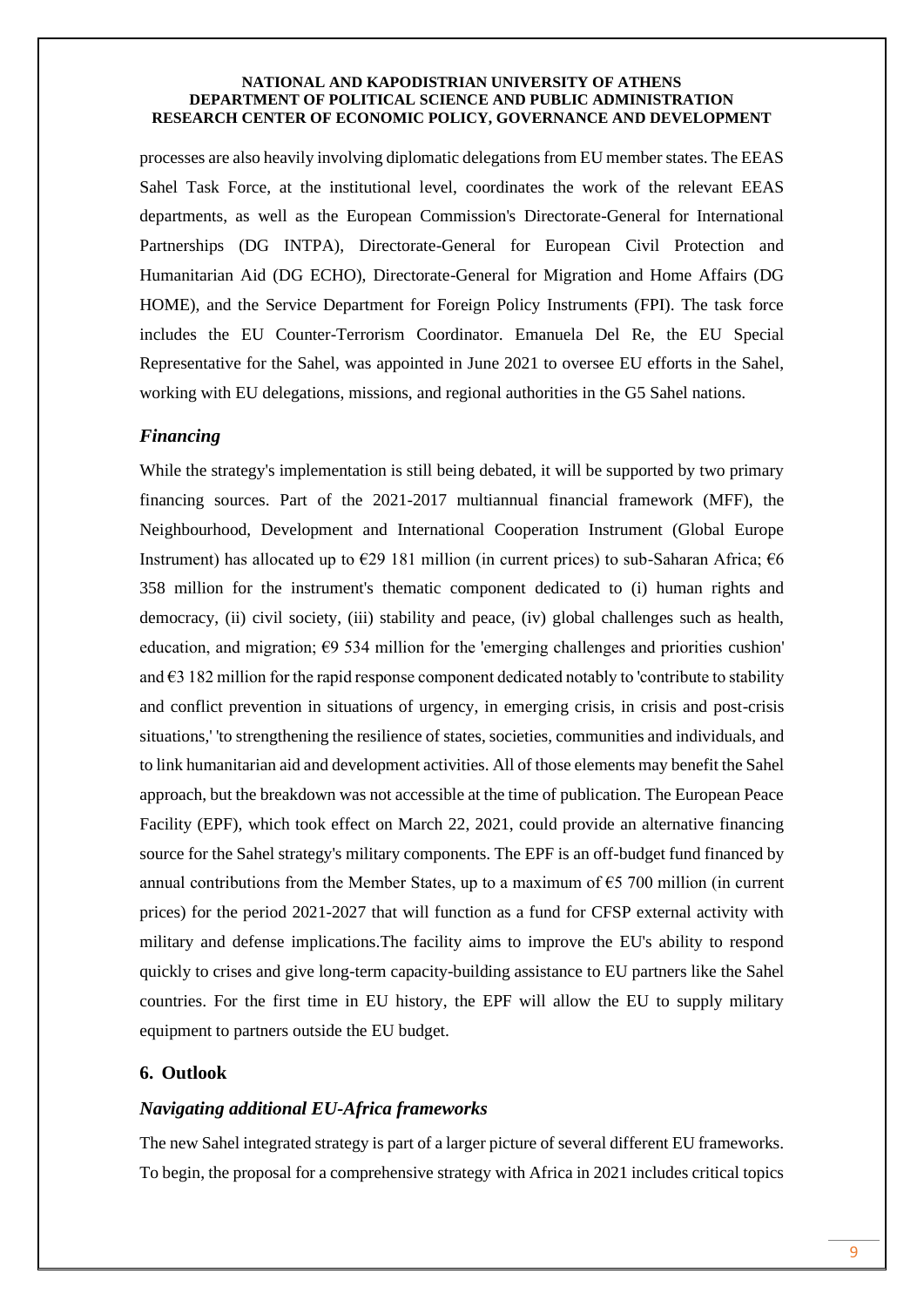mentioned in the Sahel strategy, such as climate change and sustainable growth. It also identifies cooperation on peace and governance as a strategic goal, focusing on Sub-Saharan Africa's most vulnerable regions, notably the Sahel countries. Finally, the proposal seeks to "provide a balanced, coordinated, and complete approach to migration and mobility," reflecting the Sahel strategy's approach to migrant cooperation. However, this recommended policy has yet to be considered with the African Union. The Post-Cotonou Agreement between the EU and the Organization of African, Caribbean, and Pacific States (OACPS), which has yet to be ratified, also defines strategic priority areas. Human rights and democracy promotion, peace and security, development, climate change, long-term economic growth, and migration are only a few of them. Finally, the EU migration deal outlines the EU's new migration policy with partner nations in greater detail. Support for nations hosting refugees outside the EU, providing economic possibilities close to home, combating migrant smuggling, facilitating return and readmission, and building orderly avenues for legal migration are all strategic concerns for migration<sup>18</sup>. These goals also apply to Sahel countries.

# *Main challenges for the EU strategy*

Analysts inside and outside the EU institutions have advocated that the international response to the Sahel conflicts should shift away from military action and toward improved governance<sup>19</sup>. Several studies have linked weak state institutions and malfunctioning military forces to the rise and expansion of jihadist and other armed organizations. Attacks on international peacekeeping forces have recently increased, cruelly highlighting their perception as a side with disputed national authority. According to a policy brief published by the Centre for European Reform, the EU must avoid backing governments that lack legitimacy to avoid further alienating local populations – and perhaps increasing radicalization risks. Two possible solutions are increased communication with civil society and local governments, which are critical to the new strategy. While the new strategy's political focus acknowledges the necessity for stability, a Chatham House research report notes that "success depends first and foremost on political leaders' goodwill (much more than on their capabilities) to change and renew their social contract with citizens<sup>20</sup>."

Concerns have also been expressed about the new EPF. While it will empower the EU to arm its allies, several experts caution that this will necessitate close monitoring and management to prevent military equipment from falling into the wrong hands. Others believe that the EPF risks fueling rather than stabilizing conflict by reinforcing oppressive military forces. The Sahel

<sup>18</sup> Pérouse De Montclos, 2021

<sup>19</sup> Venturi, 2019

<sup>20</sup> Pichon, 2020a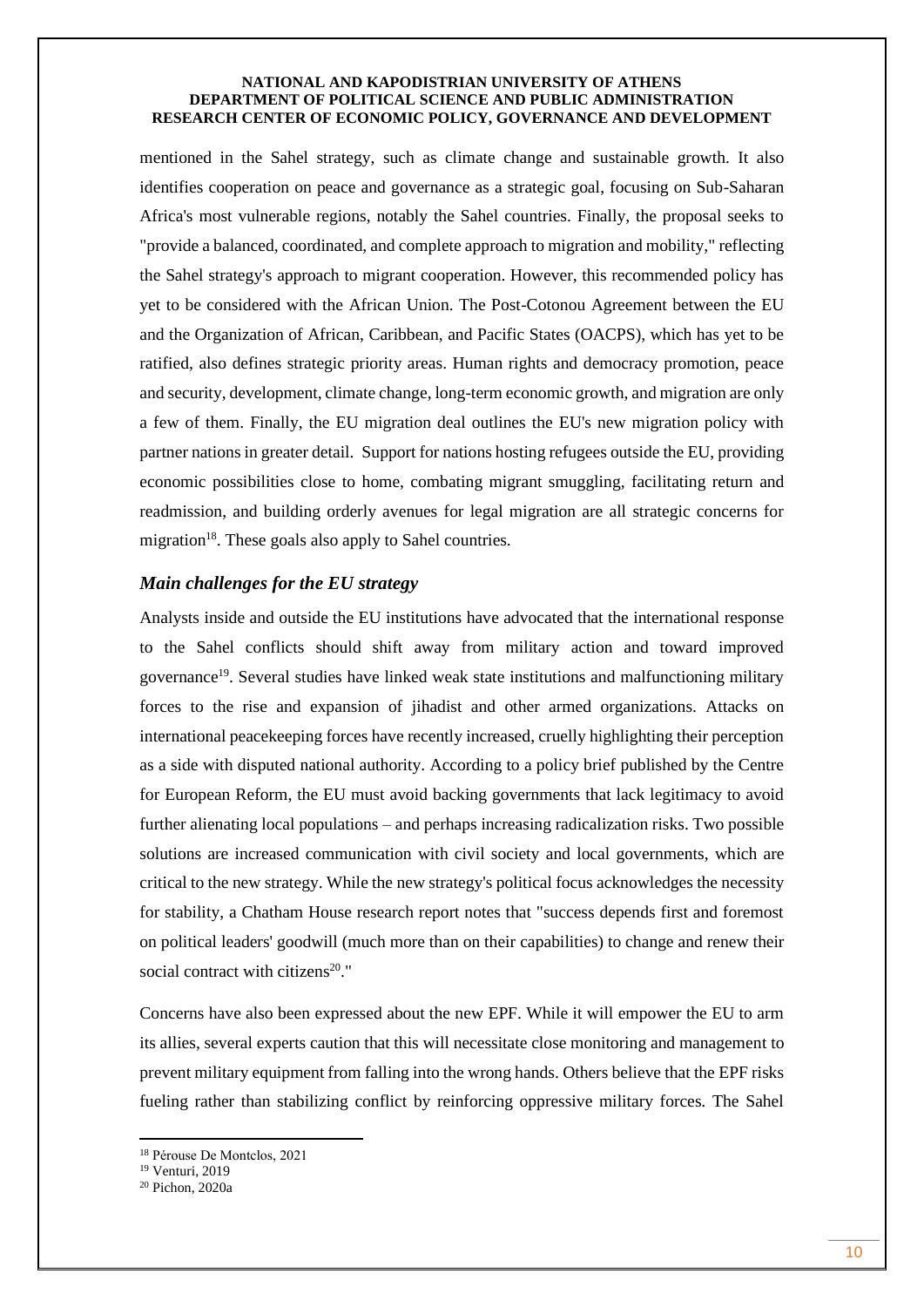countries will serve as a test case for the monitoring mechanism accompanying the EU's support through the EPF due to the fragile political context and recognized abuses by defense personnel. Finally, the EU is still working on the strategy's implementation details. While the strategy takes a comprehensive and balanced approach to address insecurity in the Sahel by prioritizing political action, researchers and regional civil society actors recommend that the EU could seek alternative initiatives in the future, such as growing support for dialogue and mediation between civilian and armed parties, which could help move the goal of regional stabilization forward.

## **References**

• Alliance Sahel. (2021). *2021 General Assembly of the Sahel Alliance (N'Djamena, Tchad)*[. https://www.alliance-sahel.org/en/2021-general-assembly-sahel-alliance/](https://www.alliance-sahel.org/en/2021-general-assembly-sahel-alliance/)

• Council of the EU. (2021). *Sahel: Council approves conclusions on the EU's integrated strategy in the region*. European Council. [https://www.consilium.europa.eu/en/press/press](https://www.consilium.europa.eu/en/press/press-releases/2021/04/19/sahel-council-approves-conclusions-on-the-eu-s-integrated-strategy-in-the-region/)[releases/2021/04/19/sahel-council-approves-conclusions-on-the-eu-s-integrated-strategy-in](https://www.consilium.europa.eu/en/press/press-releases/2021/04/19/sahel-council-approves-conclusions-on-the-eu-s-integrated-strategy-in-the-region/)[the-region/](https://www.consilium.europa.eu/en/press/press-releases/2021/04/19/sahel-council-approves-conclusions-on-the-eu-s-integrated-strategy-in-the-region/)

• European Commission. (2021). *Sahel*. European Civil Protection and Humanitarian Aid Operations. [https://ec.europa.eu/echo/where/africa/sahel\\_en](https://ec.europa.eu/echo/where/africa/sahel_en)

• French Ministry of Foreign Affairs. (2020). *G5 Sahel – Pau Summit – Statement by the Heads of State (13 Jan. 2020)*. France Diplomacy. [https://www.diplomatie.gouv.fr/en/french](https://www.diplomatie.gouv.fr/en/french-foreign-policy/security-disarmament-and-non-proliferation/news/2020/article/g5-sahel-pau-summit-statement-by-the-heads-of-state-13-jan-2020)[foreign-policy/security-disarmament-and-non-proliferation/news/2020/article/g5-sahel-pau](https://www.diplomatie.gouv.fr/en/french-foreign-policy/security-disarmament-and-non-proliferation/news/2020/article/g5-sahel-pau-summit-statement-by-the-heads-of-state-13-jan-2020)[summit-statement-by-the-heads-of-state-13-jan-2020](https://www.diplomatie.gouv.fr/en/french-foreign-policy/security-disarmament-and-non-proliferation/news/2020/article/g5-sahel-pau-summit-statement-by-the-heads-of-state-13-jan-2020)

• Goxho, D. (2021). *Unpacking the EU's New Sahel Strategy*. Egmont Institute. <https://www.egmontinstitute.be/unpacking-the-eus-new-sahel-strategy/>

• Ioannides, I. (2020). *Peace and security in 2020: Evaluating the EU approach to tackling the Sahel conflicts | Think Tank | European Parliament*. European Parliament Think Tank. [https://www.europarl.europa.eu/thinktank/en/document/EPRS\\_STU\(2020\)654173](https://www.europarl.europa.eu/thinktank/en/document/EPRS_STU(2020)654173)

• Lounnas, D. (2018). *The Transmutation of Jihadi Organizations in the Sahel and the*. IAI Istituto Affari Internazionali. [https://www.iai.it/en/pubblicazioni/transmutation-jihadi](https://www.iai.it/en/pubblicazioni/transmutation-jihadi-organizations-sahel-and-regional-security-architecture)[organizations-sahel-and-regional-security-architecture](https://www.iai.it/en/pubblicazioni/transmutation-jihadi-organizations-sahel-and-regional-security-architecture)

• Pérouse De Montclos, M.-A. (2021). *Rethinking the response to jihadist groups across the Sahel*. Chatham House – International Affairs Think Tank. <https://www.chathamhouse.org/2021/03/rethinking-response-jihadist-groups-across-sahel>

• Pichon, E. (2020a). *The G5 Sahel and the European Union: The challenges of security cooperation with a regional grouping | Think Tank | European Parliament*. European